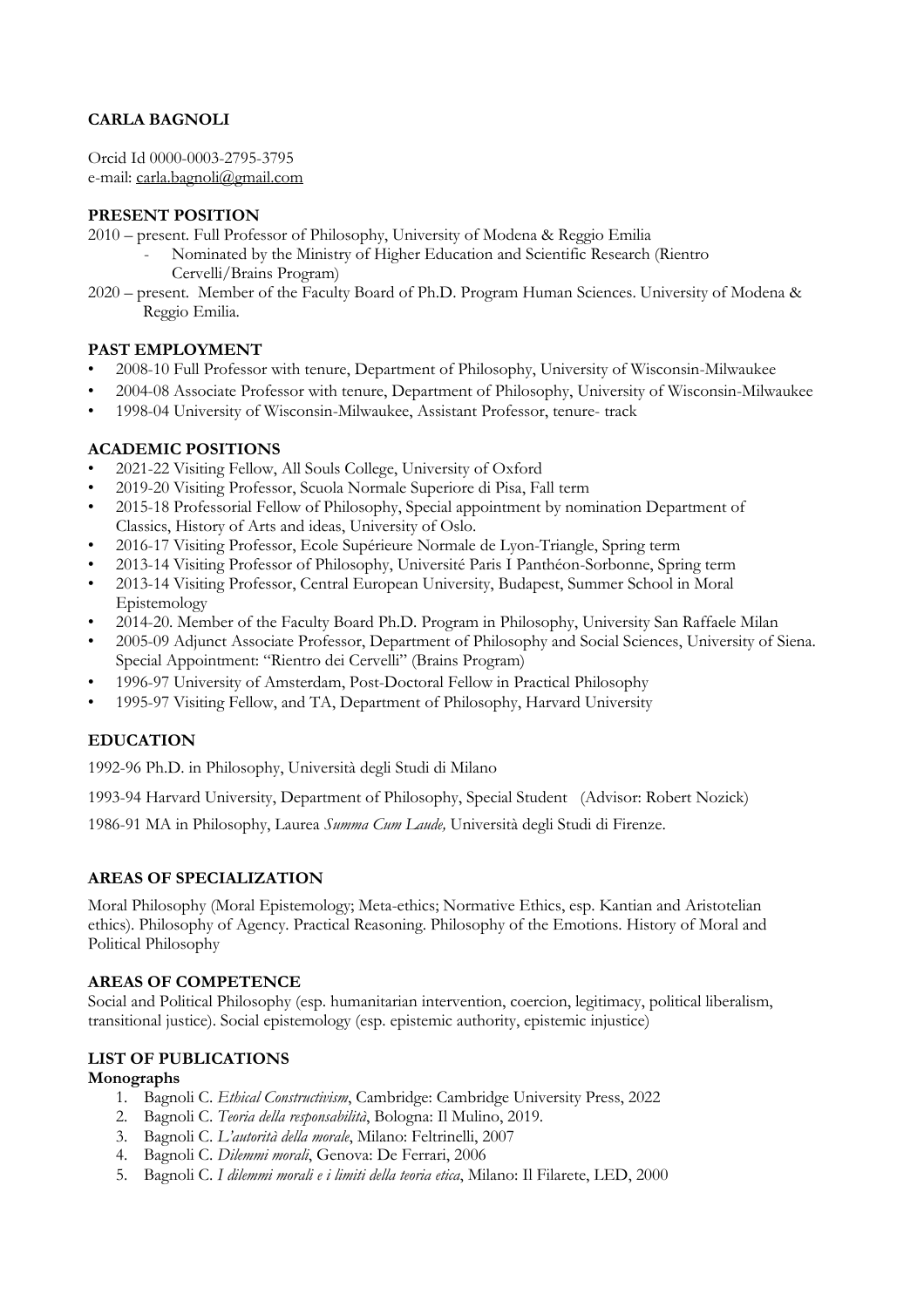#### **Papers (peer refereed journals)**

- 1. "Moral Progress, Emotional Engagement, and Political Empowerment", *Proceedings of the Aristotelian Society*, Supplementary Volume, 2023 (under contract).
- 2. "The Bystander's Dilemma", *Paradigmi*, 40/1 (2022): 65-78
- 3. "Feeling Wronged: The Value and Deontic Power of Moral Distress", *Ethical Theory and Moral Practice*, DOI 10.1007/s10677-021-10241-0.
- 4. "The Practical Significance of the Categorical Imperative", *Oxford Studies in Normative Ethics,* 11 (2021): 178-99.
- 5. "The Objective Stance and the Boundary Problem", *European Journal of Philosophy*, 29/3 (2021), DOI 10.1111/ejop.12678.
- 6. "The Sources and Stances of Moral Normativity", *Ethics & Politics*, 23/2 (2021): 397-414.
- 7. "Disclaiming Responsibility, Voicing Disagreements, Negotiating Boundaries", *Oxford Studies in Agency and Responsibility,* 7 (2021): 283-305.
- 8. "Equal Standing and Proper Reliance on Others", *Theoria*, 86/6 (2020): 821-425.
- 9. "Love's Luck-Knot. Emotional vulnerability and symmetrical accountability", *Angelaki: Journal of the Theoretical Humanities* 25.1-2 (2020), 195-208.
	- § reprinted in *Love and Vulnerability: Thinking with Pamela Sue Anderson,* London: Routledge, 2021.
- 10. "Normativity and Emotional Vulnerability", *Philosophy and Social Criticism*, 46(2) (2020): 141–151
- 11. "Authority as a Contingency Plan", *Philosophical Explorations*, 22/2 (2019): 130-145
- 12. "Objectivity as the Test of Time", *Ratio*, 32 (2019): 325–338
- 13. "Claiming responsibility for action under duress", *Ethical Theory and Moral Practice*, 21/4 (2018): 851-868
- 14. "Emotions and the Dynamics of Reasons", *Journal of Value Inquiry*, 52(3) (2018): 347-36
- 15. "Defeaters and Practical Knowledge", *Synthese*, 195/7 (2018): 2855–2875
- 16. "Constructivism and the Moral Problem", *Philosophia*, 44/4 (2017): 1229-1246
- 17. "Rooted in the Past, Hooked in the Present: Vulnerability to Contingency and Immunity to Regret", *Philosophy and Phenomenological Research*, 92 (3) (2016): 763-770
- 18. "Moral Objectivity: a Kantian Illusion?" *The Journal of Value Inquiry*, 49(2015): 31-45
- 19. "Starting Points: Kantian Constructivism Reassessed", *Ratio Juris*, 27 (2014): 311-329
- 20. "Morality as Compromise vs. Morality as a Constraint", *Journal of Applied Philosophy*, 28 (2014): 159-169
- 21. "Counting without Numbers. A Non-Aggregative Account of the Puzzle of Altruism", *Journal of Social Philosophy*, 44 (2013): 124-126
- 22. "Morality as Practical Knowledge", *Analytic Philosophy*, 53 (2012): 61-70
- 23. "Kant's Contribution to Moral Epistemology", *Paradigmi* 1(2012): 69-77
- 24. "Self-Deception: A Constructivist Account", *HumanaMente*, 20 (2012): 99-116
- 25. "Responsibility for Action", *Paradigmi* 1(2010): 75-86.
- 26. "The Mafioso Case: Autonomy and Self-Respect", *Ethical Theory and Moral Practice*, 12/5 (2009): 477- 493
- 27. "The Authority of Reflection", *Theoria,* 58 (2007): 43-52
- 28. "Respect and Membership in the Moral Community", *Ethical Theory and Moral Practice,* 10/2 (2007): 113- 128
- 29. "Breaking Ties", *Dialectica,* 60 (2006): 1-14
- 30. "Humanitarian Intervention as a Perfect Duty", *Nomos*, 47 (2005): 117-148
- 31. "Respect and Loving Attention", *Canadian Journal of Philosophy*, 33 (2003): 483-516
- 32. "Realism as a Moral Achievement", *Notizie di Politeia*,18/66 (2002): 51-63
- 33. "Moral Constructivism: A Phenomenological Argument", *Topoi*, 21 (2002): 125-138
- 34. *"*Truth, Invention, and Construction" *Notizie di Politeia*, 61 (2001): 48-67
- 35. "Rawls and the Objectivity of Practical Reason", *Croatian Journal of Philosophy*, 3 (2001): 307-329
- 36. "Value in the Guise of Regret", *Philosophical Explorations*, 3 (2000): 165-187

#### **Chapters in volumes (peer refereed):**

- 37. "Hard Times: self-governance, freedom to change, and normative adjustment", Bagnoli C. (ed.) *Time in Action*: *The Temporal Structure of Rational Agency and Practical Thought*. New York: Routledge, forthcoming March 2022, 196-217.
- 38. "Introduction", Bagnoli C. (ed.) *Time in Action*: *The Temporal Structure of Rational Agency and Practical Thought*. New York: Routledge, in proofs, forthcoming March 2022, 1-12.
- 39. "The Form of Practical Thought", in *Thinking and Calculating: Essays in Logic, its History and its Philosophical Applications in Honour of Massimo Mugnai,* F. Ademollo, F. Amerini, & V. De Risi Eds. Springer, 2022, 433- 450.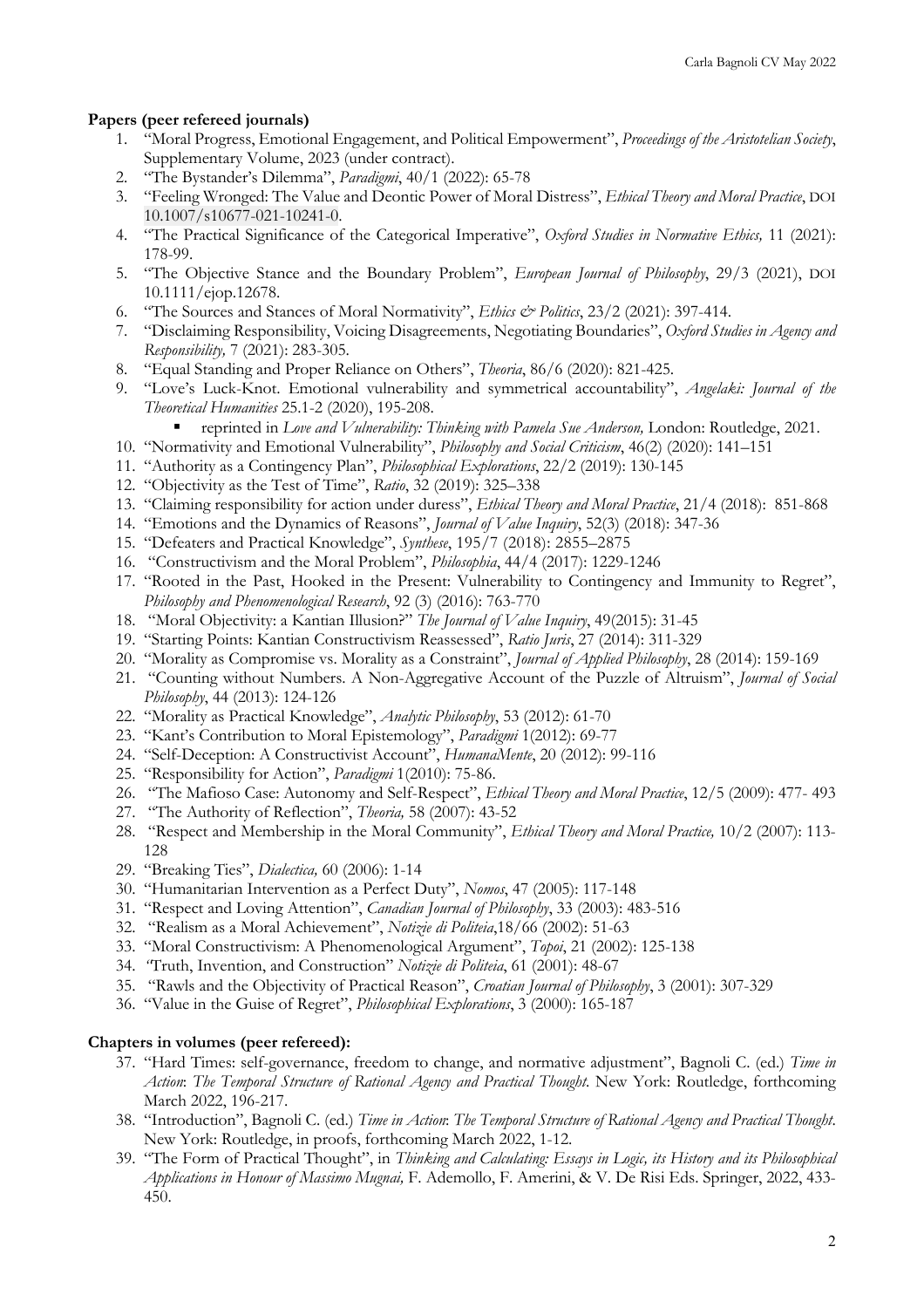- 40. "One Among Many: responsibility and alienation in mass action", in *Collective Action, Philosophy and the Law*, Teresa Marquez & Chiara Valentini (eds.), Routledge, 2021, pp. 273-291.
- 41. "Respect and the Dynamics of Finitude", in Richard Dean & Oliver Sensen (eds.), *Respect* Oxford: Oxford University Press, 2021, 121-139.
- 42. "Constrained by reason, transformed by love: Murdoch on the standard of proof", in Gary Browning ed., *Truth and Love*, Heidelberg/New York: Springer, 2018, 63-88.
- 43. "Sidgwick and Kant on Practical Knowledge and Rational Action", in Tyler Paytas & Tim Henning eds. *Kantian and Sidgwickian Ethics: The Cosmos of Duty Above and the Moral Law Within* London: Routledge, 2020, 61-83.
- 44. "Compassion and Practical Reason: The Perspective of the Vulnerable", in Carolyn Price & Justin Caouette, *Compassion*, Heidelberg/New York Springer, 2018, 77-94.
- 45. "Autonomy, Emotional Vulnerability and the Dynamics of Power", Sandrine Berges & A. Siani, eds. *Women Philosophers on Autonomy*, London: Routledge, 2018, 208-225.
- 46. "The Dilemma of Normative Supervenience: A Constructivist Solution", in *Supervenience and Normativity*, B. Brozek, A. Rotolo, J. Stelmach eds. Springer, 2017, 105-122.
- 47. "Structural Modes of Recognition and Virtual Forms of Empowerment: Towards a New Antimafia Culture", in *The Italian Antimafia, New Media, and the Culture of Legality*, ed. by R. Pickering-Iazzi, Toronto: University of Toronto Press, 2017, 39-61.
- 48. "Change in view: sensitivity to facts in prospective rationality", in *The Contingency of Fact and the Objectivity of Values,* G. Marchetti & S. Marchetti eds., London: Routledge, 2016, 137-158.
- 49. "Vulnerability and the Incompleteness of Practical Reason", in *Vulnerability and applied ethics*, ed. by Christine Strahele, London: Routledge, 2016, 13-32.
- 50. "Constructivism about Practical Knowledge", in *Constructivism in Ethics,* Bagnoli ed., Cambridge University Press, 2013, 153-182.
- 51. "Introduction", in *Constructivism in Ethics,* Bagnoli ed., Cambridge University Press, 2013, 1-20
- 52. "Respect and Obligation. The Scope of Kant's Constructivism", in *Kant und die Philosophie in weltbürgerlicher Absicht. Akten des XI. Kant-Kongresses 2010*, ed. by S. Bacin, A. Ferrarin, C. La Rocca, M. Ruffing, Berlin/Boston: De Gruyter, 2013, 29-40
- 36. "Moral Perception and Knowledge by Principles", in *New Intuitionism*, J. Hernandez ed., Continuum, 2011, 84-105
- 37. "Reason and Ethics", in *Reason and Reasons*, C. Amoretti & N. Vassallo eds., Frankfurt: Ontos-Verlag, 2012, 139-156
- 38. "Emotions and the Categorical Authority of Moral Reasons", in *Morality and the Emotions*, ed. by C. Bagnoli, Oxford University Press, 2011, 62-81
- 39. "Introduction", in *Morality and the Emotions*, C. Bagnoli ed., Oxford University Press, 2011, 1-36
- 40. "The Exploration of Moral Life", in *Iris Murdoch, Philosopher*, J. Broackes ed., Oxford University Press, 2011, 193-221
- 41. "Practical Necessity: the Subjective Experience", in *Value and Ontology,* ed. by B. Centi & W. Huemer, Frankfurt: Ontos-Verlag, 2009, 23-43
- 42. "Phenomenology of the Aftermath. Ethical Theory and the Intelligibility of Moral Experience", in *Moral Psychology,* Poznań Studies in the Philosophy of the Sciences and the Humanities, vol. 94, *New Trends in Philosophy*, edited by S. Tenenbaum, Amsterdam: Rodopi, 2007, 183-221

#### **Papers in Italian (refereed journal)**

- 43. "Complicità e responsabilità reciproca", *La Società degli Individui*, 69/23 (2020): 10-25.
- 44. "Repliche", Simposio su Teoria della responsabilità, *Notizie di Politeia*, 139/36 (2020): 145-150
- 45. "Il paradigma dell'osservatore responsabile", *Notizie di Politeia*, 136/35 (2019):157-167
- 46. "Responsabilità, reciprocità e cooperazione", *Rivista di Filosofia*, 99 (2018): 469-475
- 47. "L'argomento costruttivista contro l'empirismo", *Bollettino Filosofico*, 29 (2014)
- 48. "L'Autorità degli affetti", *Etica & Politica / Ethics & Politics*, 16/1 (2014): 220-236
- 49. "Verità e autorità", *Spazio Filosofico*, 4 (2012): 39-48
- 50. "Deliberare, confrontare, misurare", *Ragion Pratica,* 26 (2006): 65-80
- 51. "La mente morale", *Iride*, 40 (2004): 47-64
	- § Translated into Spanish: "La mente moral. Una invitación a la relectura de Iris Murdoch", *Revista Internacional de Filosofía Daimon*, 60 (2013): 39-54
- 52. "Realismo procedurale", *Notizie di Politeia*, 57 (2000): 45-59
- 53. "Dilemmi morali e integrità", *Iride*, 27 (1999): 291-310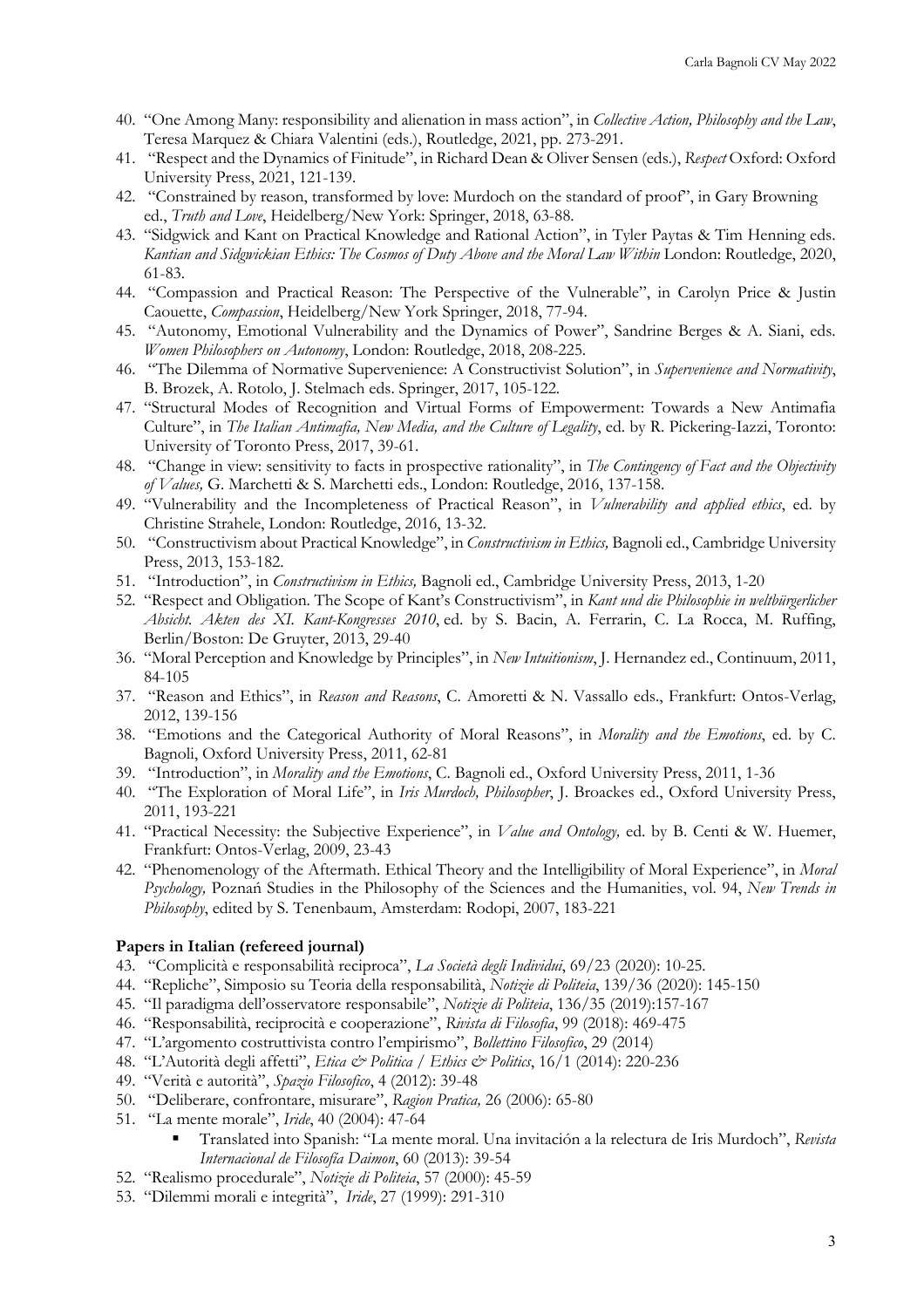- 54. "Una prospettiva kantiana sugli obblighi speciali", *Filosofia e Questioni Pubbliche*, 4 (1998): 75-95
- 55. "Habermas e Rawls: un confronto", *Filosofia e Questioni Pubbliche*, 1 (1995): 122-129
- 56. "Ragioni imparziali. La teoria del ragionamento pratico di R.M. Hare dal relativismo all'utilitarismo", *Annali del Dipartimento di Filosofia di Firenze,* 8 (1992): 86-133

#### **Chapters in Italian:**

- 57. "Il metodo costruttivista", in R. Lanfredini (ed.), *Metodi, stili e orientamenti della filosofia*, Roma: Carocci, 2022, 81-97.
- 58. "Perché punire il colpevole? Un approccio filosofico alla responsabilità penale", in M. Zanichelli (ed.), *Il diritto visto da fuori: scienziati, intellettuali, artisti si interrogano sul senso della giuridicità oggi,* Bologna: Zanichelli, 2020, 19-28
- 59. "Desideri e necessità: sull'incompletezza della ragione pratica", in M. Galletti (ed.) *La mente morale. Persone, ragioni, virtù*, Roma: Edizioni di Storia e Letteratura, 2014, 83-99
- 60. "Il ruolo epistemico delle norme costitutive", in C. Bagnoli ed., *Che fare? Nuove prospettive filosofiche sull'azione*, Roma: Carocci, 129-152
- 61. "Introduzione", in C. Bagnoli ed., *Che fare? Nuove prospettive filosofiche sull'azione*, Roma: Carocci, 11-68
- 62. "La responsabilità come relazione pratica", in M. De Caro, A. Lavazza, G. Sartori eds., *Quanto siamo responsabili? Filosofia, neuroscienze e società*, Genova: Codice, 2013, 203-227
- 63. "Il valore politico della verità", in *A Plea for Balance in Philosophy*, R. Lanfredini, A. Peruzzi eds., Pisa: ETS, 2013, 167-179
- 64. "Natura umana, auto-riflessività e moralità", in *Indagine sulla natura umana. Itinerari della filosofia contemporanea*, M. Galletti & S. Vida, Carocci, Roma, 2011, 103-125
- 65. "Rispetto, reciprocità e eguaglianza democratica", *Il rispetto eguale*, I. Carter, E. Galeotti, V. Ottonelli Eds., Mondadori, Milano, 2008, 79-100
- 66. "Costruttivismo kantiano" in *Oggettività in etica*, G. Bongiovanni ed., Mondadori, Milano, 2007, 257-276
- 67. "Iris Murdoch", in *Oggettività in etica*, G. Bongiovanni ed., Mondadori, Milano, 2007, 114-130
- 68. "Costruttivismo kantiano", in *Le ragioni dell'etica*, Pisa: ETS, 2004, 63-84
- 69. "Etica", *Etica, Storia della filosofia analitica,* F. D'Agostini, N. Vassallo eds., Einaudi Torino, 2002, 297-320
- 70. "La pretesa di oggettività in etica", *Modi dell'oggettività*, G. Usberti ed., Bompiani Milano, 2000, 7-22

#### **Encyclopedia entries (invited & refereed)**

- 71. "Constructivism in Meta-ethics", *Stanford Encyclopedia of Philosophy*, Edward N. Zalta ed., (Winter 2017 Substantially Revised Edition), URL
	- https://plato.stanford.edu/archives/win2017/entries/constructivism-metaethics/
		- Translated into Italian.
- 72. "Constructivism in Meta-ethics", *Stanford Encyclopedia of Philosophy*, Edward N. Zalta ed., 2011 First Edition). URL https://plato.stanford.edu/archives/win2011/entries/constructivism-metaethics/
- 73. "Costruttivismo in meta-etica", Italian translation of "Constructivism in Meta-ethics", *Stanford Encyclopedia of Philosophy*, Edward N. Zalta ed., (Archived Winter 2017), forthcoming http://www.sifa.unige.it/?page\_id=3529
- 74. "Moral Dilemmas", *Wiley-Blackwell International Encyclopedia of Ethics*, ed. by H. LaFollette, Blackwell, revised (2017): DOI: 10.1002/9781444367072.wbiee107
- 75. "Moral Dilemmas", *Wiley-Blackwell International Encyclopedia of Ethics*, ed. by H. LaFollette, Blackwell, (2013): 1348–1357

#### **Handbooks chapters (invited & refereed)**

- 76. "Coercion", *Routledge Handbook of Responsibility,* ed. by Maximilian Kiener, committed, 2023.
- 77. "Kantian Constructivism and the naturalist constraint", *Routledge Handbook on Liberal Naturalism*, ed. by Mario De Caro, March 2022, chapt. 27. https://doi.org/10.4324/9781351209472
- 78. "Agency and Emotions", *Routledge Handbook of the Philosophy of Agency*. Ed. By L. Ferrero, London: Routledge, 2022, 317-328.
- 79. "The spring of action: in butō improvisation", in Alessandro Bertinetto & Marcello Ruta (eds.), *Routledge Handbook Philosophy of Improvisation in the Arts*, section IV, chapter 34, 2021, pp. 488-501.
- 80. "Kant on Recognition", *Handbuch Anerkennung*, Springer Reference Geisteswissenschaften, eds. Ludwig Siep, Heikki Ikäheimo, and Michael Quante, New York/Heidelberg: Springer Onlinefirst https://doi.org/10.1007/978-3-658-19561-8\_18-1
- 81. "Kant in Metaethics: The Paradox of Autonomy, Solved by Publicity", *The Palgrave Kant Handbook/Palgrave*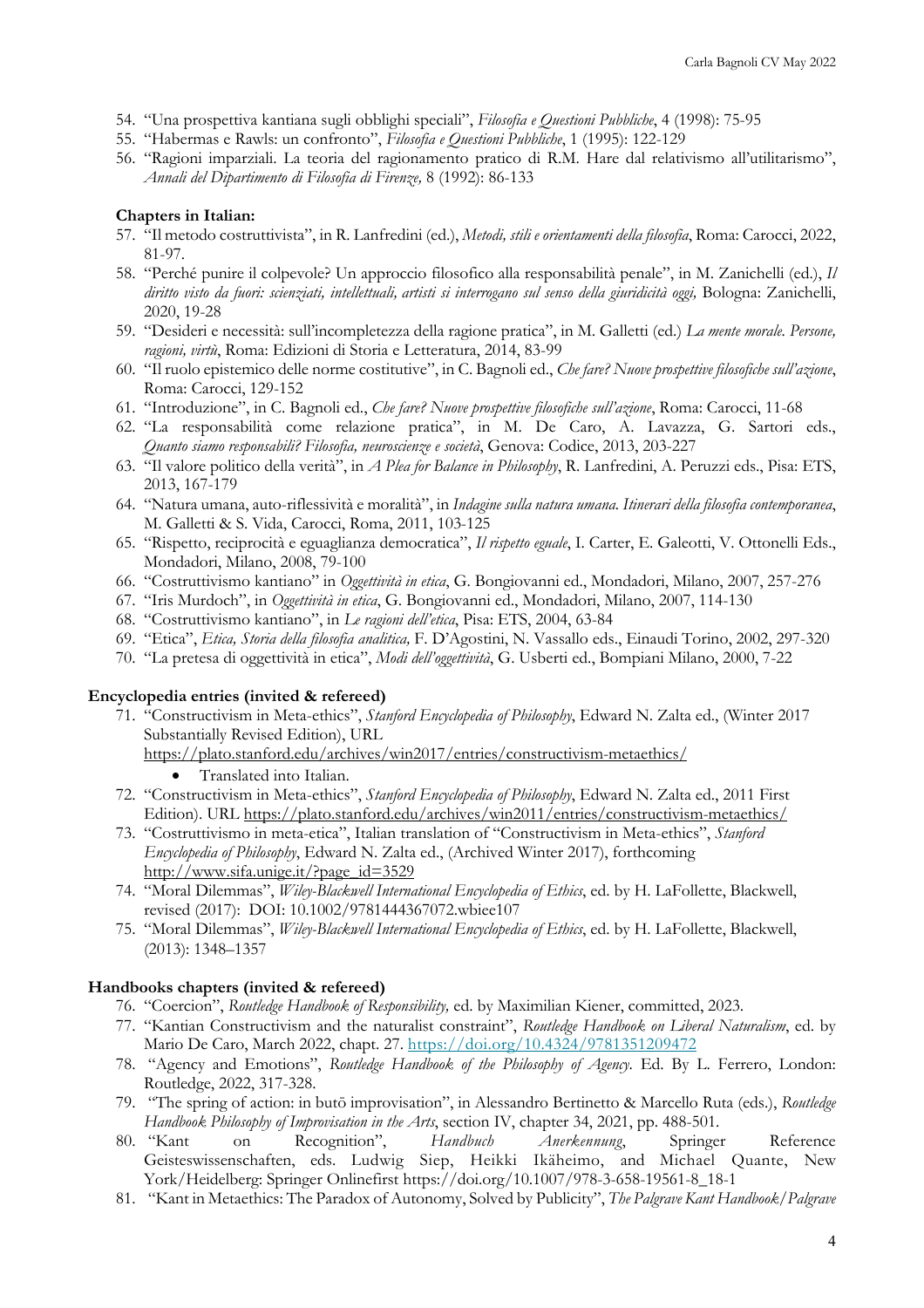*Handbooks in German Idealism*, Matthew Altman Ed. London: Palgrave Macmillan, 2017: 355-377.

- 82. "Reasons in Moral Philosophy", *Handbook of Legal Reasoning and Argumentation,* Bongiovanni, G., Postema, G., Rotolo, A., Sartor, G., Valentini, C., Walton, D. (Eds.), Springer, 2018: 35-46.
- 83. "Values", *Handbook of Legal Reasoning and Argumentation,* Bongiovanni, G., Postema, G., Rotolo, A., Sartor, G., Valentini, C., Walton, D. (Eds.), Heidelberg/New York: Springer, 2018:139-171.

#### **Reviews and Critical Notices (selected)**

- 84. "Reason and inclination", review of Tamar Schapiro, "Feeling Like It: A Theory of Inclination and the Will", *Analysis Reviews*, committed June 2022.
- 85. "Reflective Efficacy", Symposium on Neil Sinhababu *Humean Nature*", *Rivista Italiana di Filosofia e Psicologia*, 9/1 (2018): 67-72.
- 86. "Review of Simon Laden, Reasoning: A Social Picture", *The Journal of Moral Philosophy* 13/5 (2016): 303- 306.
- 87. "Review of Maria Antonaccio, A Philosophy to Live by: Engaging Iris Murdoch", *Mind*, 124/495 (2015): 894-898.
- 88. "Review of David Archard, Monique Deveaux, Neil Manson, and Daniel Weinstock (eds.), *Reading Onora O'Neill*"*, Ethics*, 125/4 (2015): 1184-1189.
- 89. "Review of Stephen Engstrom, The Form of Practical Knowledge", *European Journal of Philosophy*, 20/2 (2012): 340-345.
- 90. "Review of Charles Larmore, The Autonomy of Morality", *The Philosophical Review*, 118/4 (2009): 536-540.
- 91. "The Appeal of Kantian Intuitionism. Critical Notice on Robert Audi", *European Journal of Philosophy*, 17/1 (2009): 152-158
- 92. "Review of C.M. Korsgaard, The Constitution of Agency", *Notre Dame Philosophical Reviews*, http://ndpr.nd.edu/review, 06/2009
- 93. "Review of V. Held, The Ethics of Care", *Notre Dame Philosophical Reviews*, http://ndpr.nd.edu/review, 6- 2006

#### **Co-Authored papers:**

- 94. Carla Bagnoli & Glenn Most, "Vergogna e razionalità nel *Gorgia*", in *Scienza, Medicina, Razionalità*, Pisa: ETS, 2022, 163-172.
- 95. Carla Bagnoli & Emanuela Ceva, "Individual responsibility under systemic corruption: A coercion-based view", *Moral Philosophy and Politics,* https://doi.org/10.1515/mopp-2020-0033
- 96. Carla Bagnoli & Michele Bocchiola, "Choice and the objective demands of justice", in *Legitimacy, Democracy, and Disagreement*, G. Pellegrino ed., Roma: Luiss University Press, 2018, 155-170.
- 97. Carla Bagnoli & Duccio Pianigiani, "Ruth Barcan Marcus", *AphEx*, 9 (2014): 535-578.
- 98. Carla Bagnoli & Clotilde Calabi, "Attenzione congiunta e salienze condivise", *Nuova Civiltà delle Macchine* (2005) 23 (1):35-48

#### **EDITORSHIP**

#### **Editorship of Series**

- *Mente & Azione*, Pisa: ETS (Mind & Action: Series in action theory and moral epistemology)
	- n.1 "Introduzione", Michael Bratman, *Agire, tempo, socialità*, 2022, pp. 3-24.
		- n.2 "Introduzione", Luca Ferrero, *Decidere, intendere e fare,* 2022, pp. 1-16.

#### **Editorship of Collections**

- 1. Bagnoli C. & S. Bacin (eds.) *Reason, Agency, and Ethics: Kantian themes in contemporary debates*, Oxford University Press, under contract (expected publication date 2022)
- 2. Bagnoli C. & Bradford Cokelet (eds). *The Sovereignty of Good at 50*, Cambridge University Press, under contract
- 3. Bagnoli C. (ed.) *Time in Action*: *The Temporal Structure of Rational Agency and Practical Thought*. Routledge, 2022.
- 4. Bagnoli C. (ed.) *Constructivism in Ethics*, Cambridge University Press, 2013 (paperback April 2015)
- 5. Bagnoli C. (ed.) *Morality and the Emotions*, Oxford University Press, 2011 (paperback July 2015)
- 6. Bagnoli C. (ed.) *Che fare? Prospettive filosofiche sull'azione*, Carocci, Roma, 2013

#### **Editorship Journal Special Issues**

- 5. Bagnoli C. (ed.) *Robert Nozick*, special volume, *Croatian Journal of Philosophy*, (2004):3
- 6. Bagnoli C. & Usberti G. (eds.) *Meaning, Justification, and Reasons*, *Topoi*, (2002): 21-22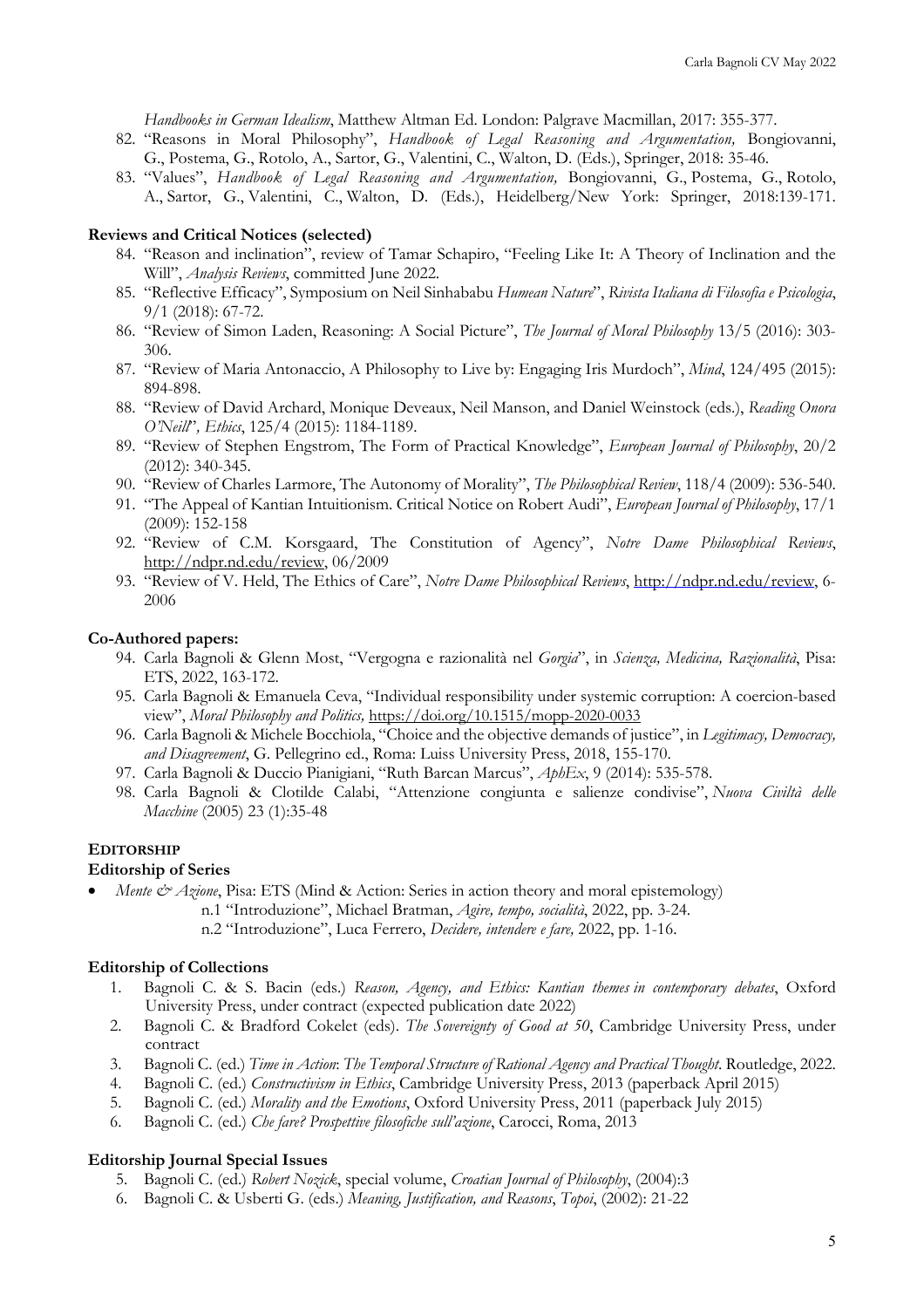7. Baccarini E. & Bagnoli C. (eds.) *The Philosophy of John Rawls*, special volume, *Croatian Journal of Philosophy*, 3: (2001).

# **Editorship Journal Sections**

- 1. Bagnoli C. ed. "Introduction to Focus: Epistemic Feelings and Epistemic Emotions (K. Michaelian and S. Arango)", *Philosophical Inquiries*, (2014) 2/1.
- 2. Bagnoli C. ed. "Introduction to Focus: From Rationality to Equality (James Sterba)", *Philosophical Inquiries*, 1/2 (2013): 81-135.
- 3. Bagnoli C. ed. "Introduction to Focus: The Great Endarkenment (Elijah Millgram)", 6/2 (2018): 47-50, 47-135.
- 4. Cullity G., C. Bagnoli, N. Southward, and D. Star eds., target article by John Broome, *Australasian Philosophical Review*, forthcoming.

## **HONORS, AWARDS, AND DISTINCTIONS**

- § Visiting Fellowship, *Center for Advanced Studies*, Ludwig-Maximilians-Universität München, Fall term 2019
- § Invited Visitor, *Centre for Philosophy of Memory*, Université Grenoble Alpes, Funded by IDEX: Initiative d'excellence 'Conférenciers invités' programme, 10-14 February 2020
- § Visiting Scholar, *Oxford Uehiro Centre for Practical Ethics*, and Elected Member of the Senior Common Room at New College, University of Oxford, Trinity term 2019
- § *Center of Practical Philosophy,* Collegio Ghislieri -University of Pavia, Funding Member and Member of the scientific committee, 2018 – 21
- § *Centre for the Study of the Mind in Nature* (Center of Excellence Norway), affiliated member University of Oslo, 2015-18.
- Research Award, project on Kantian Constructivism, University of Wisconsin, Summer 2010
- Full Professorship in Philosophy (with tenure), Nomination of the Ministry of Higher Education and Scientific Research, 2010.
- § Research Appointment Program "Rientro dei Cervelli", project on ethical objectivity, Department of Philosophy and Social Sciences, University of Siena, 2005-09
- § Research Fellowship, *Institute for Research in the Humanities*, UW-Madison, 2002-03
- Research Fellowship, Center for the Twenty Century Studies, UW-Milwaukee 2001-02
- § UWM *Foundation-Graduate School* Research Faculty Award, 2002
- Research Fellowship, *Center for the Twenty Century Studies*, UW-Milwaukee 1999-2000
- Harvard University, *Edmund Safra Foundation in Ethics*, Junior Fellow, 1995-96

## **GRANTS**

## **Awarded (selected)**

- § Participant, HORIZON 2020, *Narrating Migrations,* P.I. Matteo Al Kalak (Modena), Apr.2021- Apr. 2025 (3 months). Grant n. 101004539.
- § International Partner, *The Philosophy of Hybrid Representations*, P.I. M. Carpintero and T. Marquez, Ministry of Science, University of Barcelona, Spain, Sept. 1th 2021-23.
- § Partner, Regione Sardegna, *Deflationism in Ethics*, P.I. Massimo Dell'Utri, Stefano Caputo (Universities of Sassari, Bologna, and Turin).
- § Participant, PRIN 2017, Project on *Ethics and Science* (SH-5), PI Mario De Caro (University of Rome III), unit University San Raffaele, Milan. Proposal n. 20175YZ855, [€ 419.120/519.120]. MIUR - PRIN 2017; Progetto n. 20175YZ855\_004; CUP: D44I19004190008 https://www.ethicsandtechnology.net/università-vita-salute-san-raffaele
- § International Participant, Grant Swiss National Fund, project *Trust in Institutions*, PI Emanuela Ceva, 2021-2025. EnTrust Research Project, 100012\_197354
- International Participant, ANR Grant, Université de Paris 1 Sorbonne, and Columbia University NY, Parner, P.I. *Reactive Attitudes*, Prof. Laurent Jaffro 2021-22.
- § Research Project FAR, "La fabbricazione dei fatti storici", University of Modena 2016-18 [€3,000]
- Research Grant Workshop on Time and Agency, Professorial Fellow, University of Oslo, 2016 [€10,000]
- Research Grant Workshop on Time and Agency, Professorial Fellow, University of Oslo, 2017 [€10,000]
- § Research Grant Workshop on Time and Agency, Professorial Fellow, University of Oslo, 2018 [€10,000]
- Participant, Research Project of National Interest (PRIN), "Objectivity and Realism", PI L. Frascolla, University of Basilicata 2011-15 [€52,000]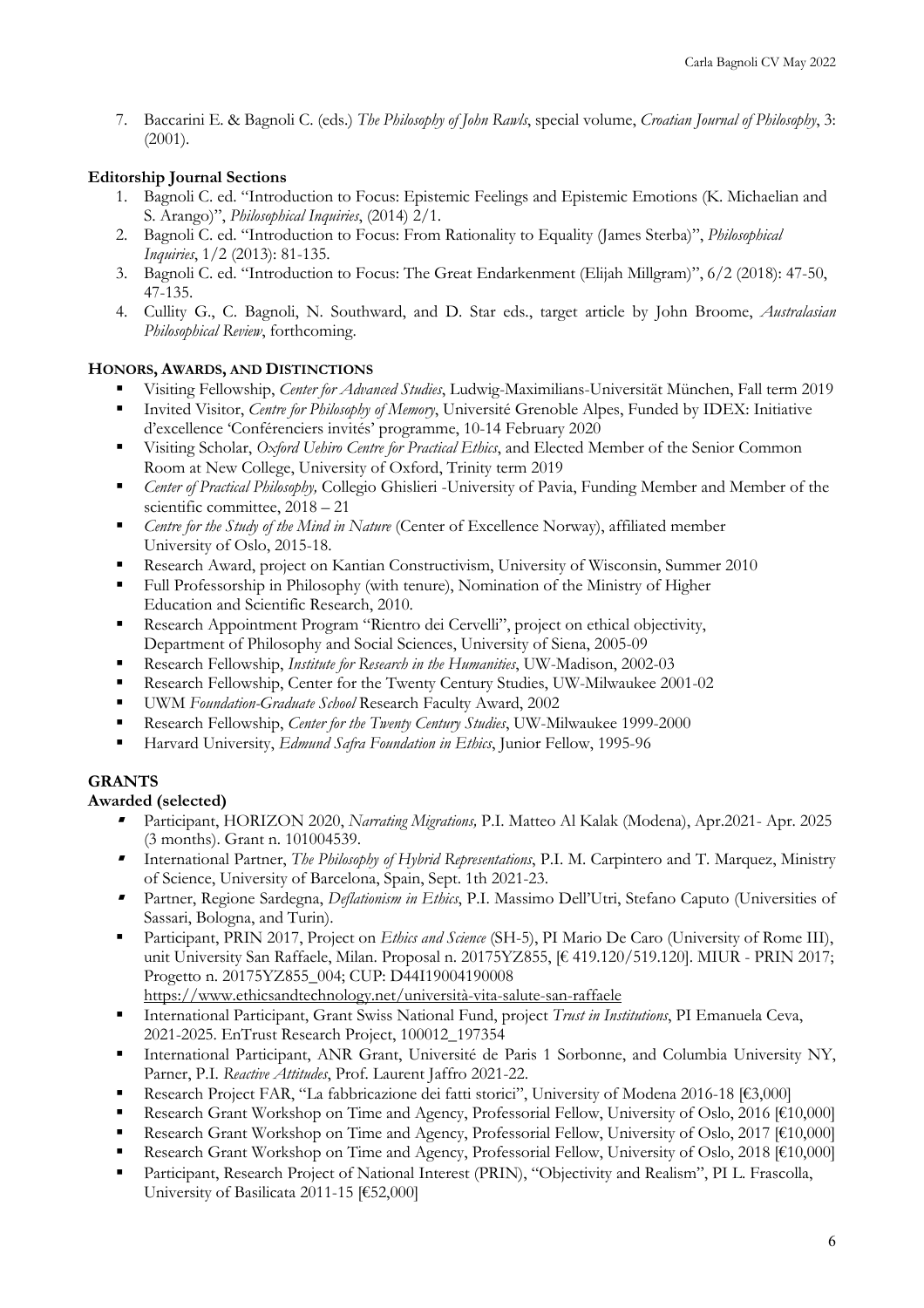### **KEYNOTE ADDRESSES (selected)**

- 1. "Moral Progress, Emotional Engagement, and Political Empowerment", Invited Symposium paper, Joint Session of the *Aristotelian Society* and the *Mind* Association, Birkbeck, University of London 07-09 July 2023.
- 2. "The Values of Truth", keynote address. Truth in Evaluation, SIFA Conference, Alghero, Sept 2022.
- 3. "Hope: Claiming responsibility for the Future", Conference on the Political role of emotions, Department of Political Science and International Relations, Thumos Research Group at the Department of Philosophy of the University of Geneva and cosponsored by the Jean Beer Blumenfeld Center for Ethics at Georgia State University, June 23-24, 2022.
- 4. "The Duty to Resist under Coercive Threat", University of Minho, Braga, Portugal, June 2022.
- 5. Workshop *Blame and Responsibility*, funded by ERC-Adv, grant *The Roots of responsibility* PI Prof. John Hyman, European University Institute in Fiesole, April 11-13, 2022.
- 6. "Responsibility and Its consequences", Eötvös Loránd University, funded by the Academy of Sciences, 24- 9-2019.
- 7. "Blame: a Dynamic Account", Joint-Workshop Paris 1 Sorbonne/Columbia University USA, Paris, 29-6- 2019.
- 8. "Agency and Time", *International Network Practical Thought and Good Action* University of Leipzig, 27-7-2018
- 9. "Disclaiming responsibility for the past", *Brave New World Conference*, University of Manchester, 11/12-6 2018.
- 10. "Change of Norms and Uncertainty about Authority: Some Methodological Concerns for Transitional Justice", Conference on Change and Norms, University of Parma, 6-6-2018.
- 11. "Transcendental arguments and constitutive norms", *Transcendental Philosophy and Naturalism*, University of Parma 15/18-5-2018. [with K. Pollock, D. Moran]
- 12. "Moral Objectivity and the Challenge of Time", *Netherlands Organization for Scientific Research, International Conference on Moral Objectivity and evolutionary explanations*, University of Utrecht, 18/20-4-2018 [with D. Copp]
- 13. "Taking Responsibility for Action under Duress", *Twenty Anniversary Ethical Theory and Moral Practice Conference*, Pavia, 8-6-2017 [with Prof. Anthony Duff]
- 14. "Rational Capacities and Finitude" *International Network Practical Thought and Good Action,* University of Erlangen-Nürnberg, 8-7-2017
- 15. "Temporal Emotions: Distal Compassion", International Workshop on moral psychology, University of Singapore, 4-7-2017
- 16. "Normative Fragility: the inefficacy of norms in time", XXIV trianual Conference of the *German Philosophical Association* on "Norms and Nature) (DGPHil, Humboldt University, Berlin 27-9-2017). [with Proffs. O. O'Neill and J. Wallace]
- 17. "Taking Responsibility for Action Under Duress", *Twenty Anniversary Ethical Theory and Moral Practice Conference*, Pavia, 8-6-2017 [with Prof. Antony Duff]
- 18. Keynote Address in Ethics. "Normative Supervenience", Conference of the *European Society of Analytic Philosophy*, Bucarest 29/8/2014
- 19. Keynote Address in Political Philosophy "Gaslighting", International Conference in Social and Political Philosophy, University of Pavia, 18/10/2014 [with Prof. Thomas Christiano]
- 20. "Freedom as Responsibility", Scuola Normale Superiore di Pisa, Cerimonia di Inaugurazione dell'anno accademico, 10/18/2011
- 21. Keynote address in ethics, "Normative Resonance", VII *Conferenza della Società Italiana di Filosofia Analitica*, Milano, 30/09/2006
- 22. "Moral Emotions", *E.J. and Rosa Lee Audi Memorial Lecture in Ethics*, Colgate University, 08/11/2007

## **INVITED TALKS AND LECTURES (selected)**

- 23. "Vulnerability and the Expectation to Resist", Workshop on Moral Vulnerability, University of Oslo, Aug. 2022
- 24. "Blaming the Bystander", Workshop on reactive attitudes Paris Panthéon-Sorbonne, May 2022.
- 25. "Building the Moral Nexus", Workshop on J. Wallace, LMU- Munich, 7-8 June 2022
- 26. "Freedom to Change and Rational Self-governance", *KJuris: Legal Philosophy Workshop*, King's College, London, Dec. 8, 2021.
- 27. "Rawls' realistic utopia: toward the construction of a normative community", *Héritages et usages de Rawls:* Théorie de la justice *cinquante ans après,* Université Paris 1 Panthéon Sorbonne, 24 Nov 2021.
- 28. "Self-Alienation and Responsibility in Collective Action", TINT Centre for Philosophy of Social Sciences, University of Helsinki, 17-5-2021.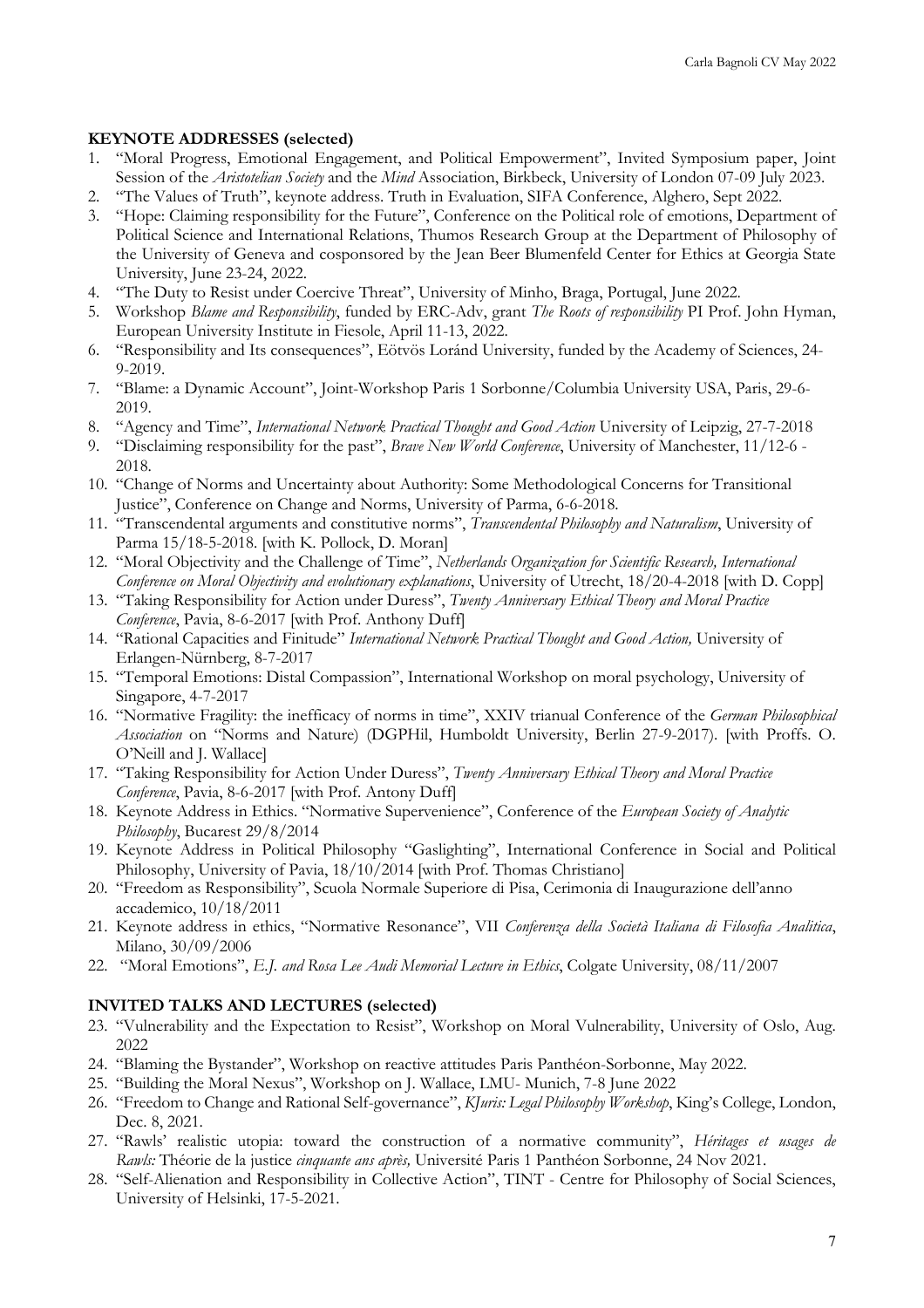- 29. "Self-Alienation as Culpable Ignorance", University of San Raffaele, Milan, 12-2-2021.
- 30. "Il metodo costruttivista", Università di Firenze e Pisa, 29-1-2021.
- 31. "The Consequence of Responsibility", Eötvös Loránd University, Hungarian Academy of Sciences, Budapest, 24-10-2019.
- 20. "Construction and conversation as metaphors of responsibility", Oslo 22-23-8-2019
- 21. "Erasmus Mayr on Blame", Workshop "Agency and Norms *Einstein Stiftung -Ethics Group Berlin*, July 2019.
- 22. "Corruption as a source of normative uncertainty", Conference on *Institutional trust, corruption and integrity*, funded and convened by the ECPR Political Theory Standing Group, Blavatnik School of Government, Oxford University, 13-14-June 2019
- 23. "Sidgwick and Kant on Practical Knowledge", Philosophy Seminar, Oxford University, 6 May 2019
- 24. "The Form of Practical Thought", Scuola Normale Superiore di Pisa, 21 May 2019
- 25. "Construction, Description, and Responsibility", Symposium on "Kant and Constitutivism", Conference of the *North American Kantian Society* at the Eastern Meeting of the *American Philosophical Association*, New York, 7-10 Jan 2019
- 26. "Disclaiming Responsibility, Voicing Disagreements, and Negotiating Boundaries", University of Valencia, 19-11-2018
- 27. "Practical Truths", Workshop on Practical Inference, Ludwig-Maximilians-Universität München, 11-10-2018
- 28. "Emotions and Dynamic Normativity", Workshop in Moral Psychology, University of Texas-El Paso, 18-7- 2018
- 29. "Rational Change: the constructivist argument against realism", *Workshop on Realism*, Ludwig-Maximilians-Universität München, 9-6-2018. [with H. Pauer-Studer, P. Boghossian, Ch. Larmore, M. Ferraris]
- 30. "Responsibility under duress", Department of Philosophy, University of Stockholm, 29-3-2018
- 31. "Special Powers: the Craft Analogy", *Ontoformat Workshop*, University of Milan, 22-4-2018
- 32. "Public Reason in circumstances of injustice. A reply to Leslie Francis" Australian Catholic University, Rome, 20-4-2018
- 33. "Love's Luck Knot: reconceiving love's vulnerability", *Conference on Love and Vulnerability in memory of Pamela Anderson*, University of Oxford, 16-3-2018 [with A. Moore, S. Lovibond]
- 34. "The Self and Temporal Attitudes", University of Oxford, Workshop Self and its Passions, funded by *Mind Association*, Mellon Association, and TORCH, 10-2-2018
- 35. "Compellingness and normative fragility", International *Workshop on Normativity*, University of Uppsala, 3- 12-2017 [with Proffs. Mark Schroeder, Gideon Rosen etc.]
- 36. "Responsibility under Duress", Seminar in Practical Philosophy, Ludwig-Maximilians-Universität München, 9-1-2018.
- 37. "Normative Fragility, Finitude and Temporality", Humboldt Colloquium Analytic German Idealism, University of Leipzig, [held by Prof. James Conant], 29-11-2017.
- 38. "Moral Responses to wrongdoing under duress", International Conference, CSMN- University of Oslo, 9-9- 2017 [with Proffs. Antony Duff, Miranda Fricker]
- 39. "Ethics and the Limits of Philosophy: a constructive perspective", International Conference, University of San Raffaele, Milan, 4-10-2017 [with Proffs. Roger Crisp, Massimo Reichlin]
- 40. "Back to the Future: The prospects of the Kantian approach to theoretical ethics" Invited Talk, CSMN University of Oslo, 29-30 May, 2017 [with Proffs. Julia Annas, Peter Railton]
- 41. "The Aesthetics of Compassion", Invited Talk, Symposium on Aesthetic Emotions, Connections Grant from the *British Society of Aesthetics*, Birkbeck College, London Aug. 22-23, 2017
- 42. "Distal Compassion: sharing in reason in time", International Workshop on Temporal Emotions, *Center for the Philosophy of Time*, Gargnano 22-23 Sept. 2017
- 43. Invited Talk, "Spiegazioni Filosofiche: the optional stop rule e il rispetto dell'altro", I Convegno nazionale della Società Italiana di Filosofia Teoretica, Università di Padova, 22-24 Sept. 2017
- 44. "Hard Times: perplexity and temporality", *The University of Cambridge Moral Sciences Club*, Cambridge University UK, 28-2-2017, IUSS University of Pavia 7-2-2017
- 45. "Normative Change: a non-standard account", University of Pennsylvania, 25-10-2016
- 46. "A non-standard constructivist account of norms", Tufts University, 28-10-2016
- 47. "Kantian constructivism: a non-standard account", seminar, Holy Cross College, 10-27-2016
- 48. "Why Constructivism must be Kantian", *5ème journées de métaéthique: Le constructivisme métaéthique et ses critiques*, Losanne 16-2-2017, and University of Tromsø, 5-12-2016
- 49. "Equal status and rational justification", Final Conference of the *Center for the Study of the Mind in Nature*, Oslo 29-31/5/2017
- 50. "Faultless Disagreement and coercive respect", University of Oslo, 5-7/6/2016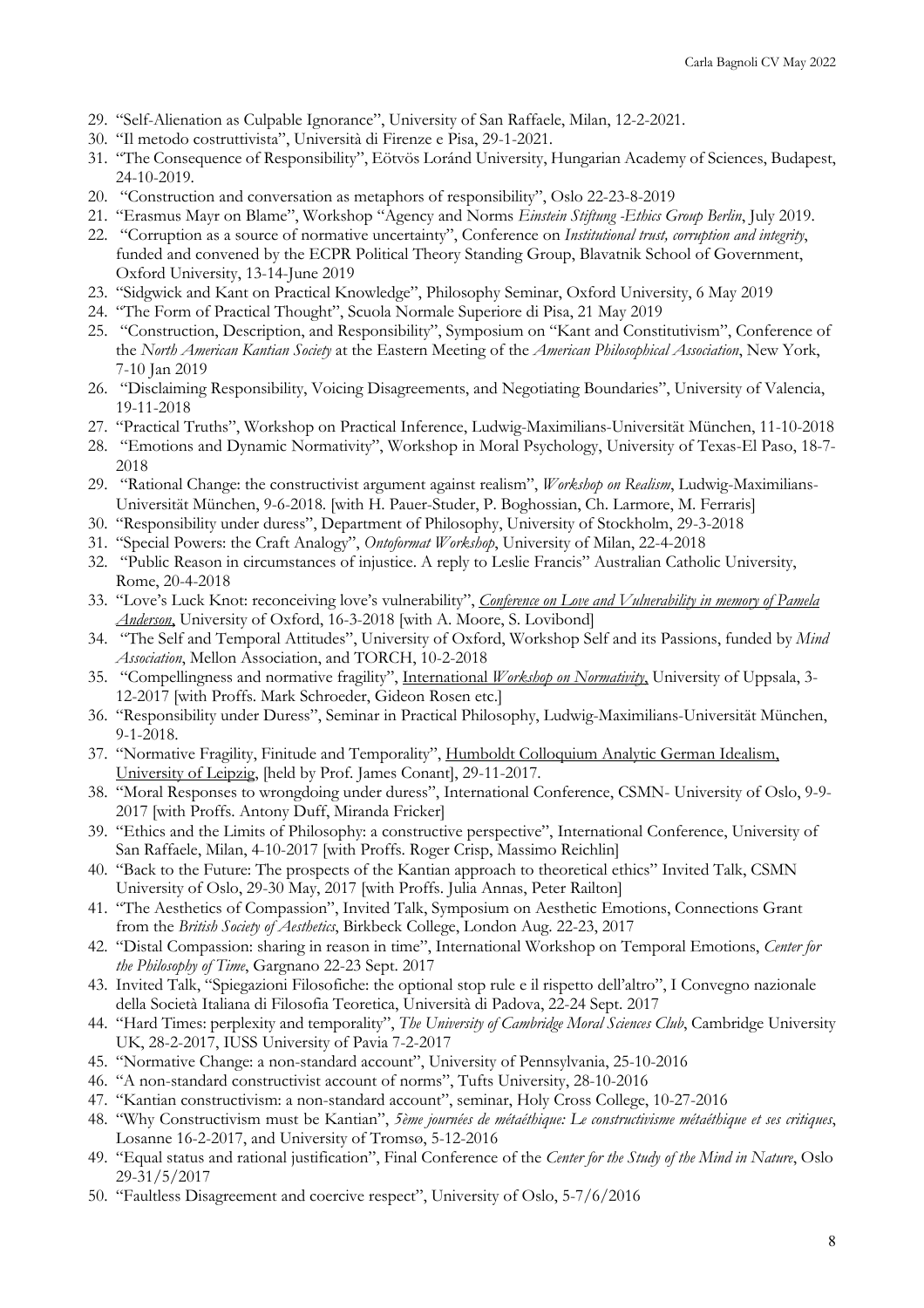- 51. "Any reasons for self-deception?", Conference on rationality, University of Macao, 11/12/2015
- 52. "The Authority of Love", Conference 'Why Iris Murdoch Matters: Truth and Love', Oxford Brookes and the *Royal Institute of Philosophy*, Oxford, 13-14/11/2015
- 53. "Love, temporal vulnerability and practical constraint" *Dutch Research School of Philosophy* (*OZSW*) Erasmus University of Rotterdam, 4-10-2015
- 54. "The false problem of the moral domain", Workshop on Kantian Constructivism, Humboldt University, Berlin, 29-31/6/2015
- 55. "Acting and Acting", Conference on Aesthetics, Normativity and Reasons, *Southern Normativity Group*, University of Kent, Canterbury, 26-28/6/2015
- 56. "Shame and Agency", Workshop on Affections, *Oxford Research Centre in the Humanities*, Oxford University, 5/6/2015; University of Geneve 2015; *Network on the Philosophy of Emotions*, University of Pisa 2016.
- 57. "Supervenience and Normativity", workshop on Normative Supervenience, Université de Montreal, 28/2/2014
- 58. "Kantian Constructivism and Practical Knowledge", University of Groningen, 13/12 2014
- 59. "Epistemic Oppression", Annual Workshop, University of Turku, 23/10/ 2014
- 60. "Creative Regrets", *Nomos* Workshop on J. Wallace, Valencia, 2-5/6/2014
- 61. "Self-Deception", Nosophi-Phico, Philosophy Department of Université Paris 1 Panthéon Sorbonne, 1/4/2014
- 62. "Moral Perception", Invited symposium paper, *APA Pacific Division*, San Diego, 04/16/14
- 63. "Objectivity and Practical Knowledge", Université de Paris I Panthéon-Sorbonne, 2/19/2013
- 64. "Normative Multi-Agents Systems 2013", *Lorentz Center*, Leiden, 19-23/8/2013
- 65. "Nozick on Coercion, Liberty Seminar", Washington DC 9/16/2012
- 66. "Kantian Structuring", Moral Philosophy Seminar, Oxford University, 10/15/2012
- 67. "Responsibility, Failure and Punishment", Political Philosophy Seminar, University of Warwick, 10/16/2012
- 68. "Practical Knowledge", Moral Philosophy Seminar, University of Leeds, 10/17/2012
- 69. "Blame and Moral Responsibility", University of Edinburgh, 22/6/2012
- 70. "Self-Deception as Alienation", Department of Philosophy, New School, New York, 10/06/11
- 71. "The Case for Kantian Constructivism", Department of Philosophy, Notre Dame University, 02/22/11
- 72. "The Paradox of Autonomy", New School, New York, 02/10/11
- 73. "Morality as Practical Knowledge", *APA* Pacific Division, San Diego, 04/20/2011
- 74. "Autonomy as Co-legislation, *American Society of German Idealism*, APA Pacific Division, Seattle, 4/4 2012
- 75. "Doxastic vs. Practical Activity", *North American Kantian Society* Bi-Annual Conference, University of Illinois at Urbana-Champaign, 6/2011
- 76. "The Case against Kantian Constructivism", *APA* Pacific Division, San Francisco 04/10
- 77. "The Status of Others", *APA* Central Division, Chicago, 2/18/10
- 78. "Kantian Constructivism Revisited", *AHRC* Workshop on Constructivism, Sheffield, 06-20-09

#### **REFEREED CONFERENCES PAPERS (peer refereed)**

- 79. "The practical significance of the categorical imperative", *X Arizona Workshop in Normative Ethics*, Jan 15-18 2020
- 80. "Disclaiming responsibility, negotiating boundaries", *Oxford Studies on Agency and Responsibility Biannual Workshop*, New Orleans, 14-19 November 2019.
- 81. "Emotional contagion, emotional resonance, and responsibility for shared agency", *The Future of Neuroethics*, Società Italiana di Neuroetica, Milano, 17-5-2019
- 82. "Burden of proof and burden of persuasion. The testimonial responsibilities of independent observers", Workshop *Evidence in Law and Ethics*, Interdisciplinary Centre for Ethics, Jagiellonian University in Kraków, 5-4-2019.
- 83. "Transitional Agency and Transitional Citizenship: Claims and Responsibilities", *Conference on The Dimensions of Transitional Justice*, University of Pavia, 21-3-2019
- 84. "The normative source of individual responsibility under systemic corruption. A coercion-based view", co-authored with Emanuela Ceva, Conference on *The Future of Normativity*, University of Kent at Canterbury, 29-6-2018
- 85. "Rational Agency and Time Constraints", 3rd *International Conference Economic Philosophy*, Aix-en-Provence, 15-16/6/2016.
- 86. "Kant on Self-Knowledge", Conference on *Conscience and Moral Self-Knowledge in Kant and German Idealism,* University of Oslo, 20-22/8/2015
- 87. "The springs of action in butō improvisation", Conference on the philosophy of dance, *Centre for*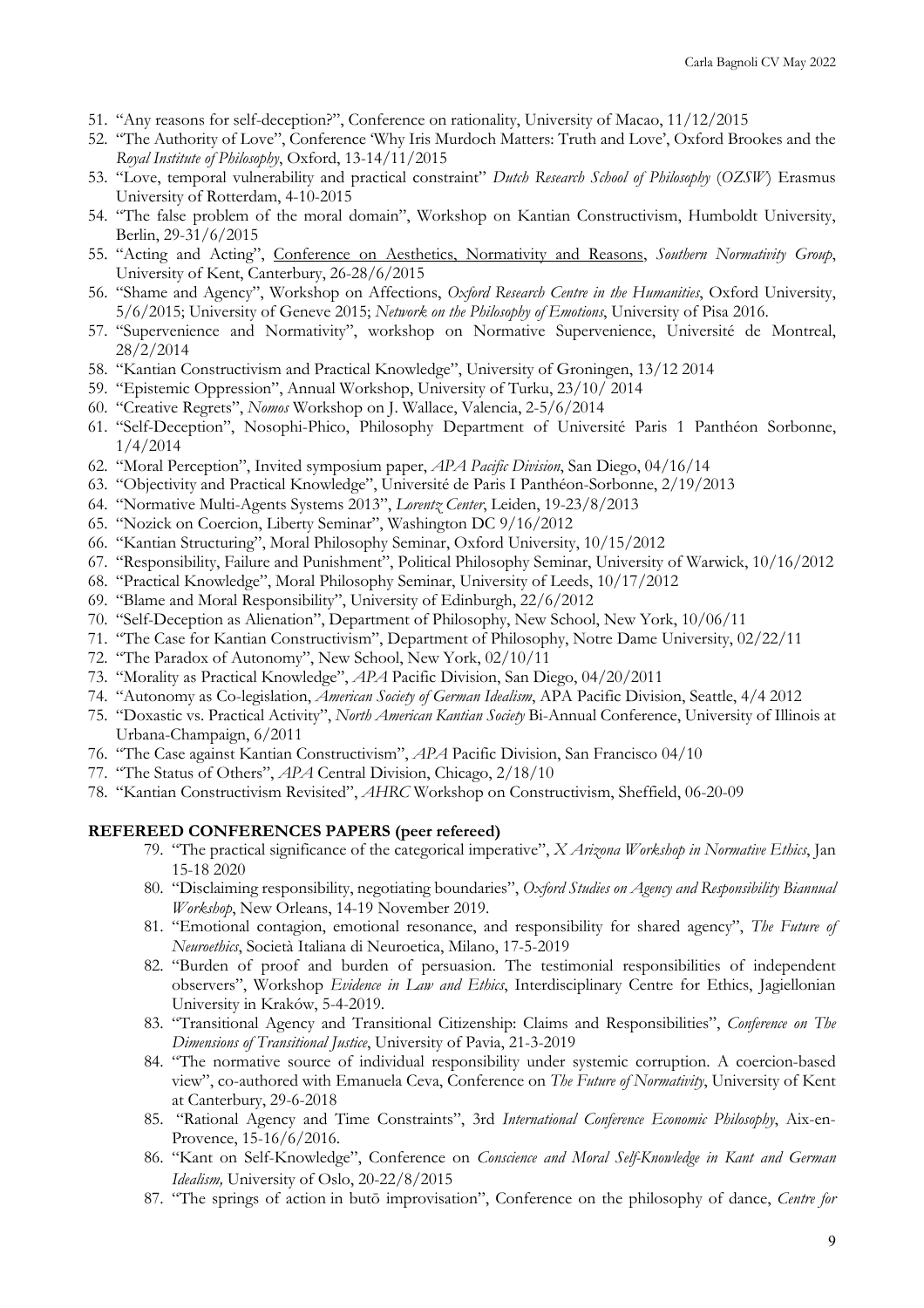*Aesthetics at Leeds* & *British Society for Aesthetics*, University of Leeds, 22/05/2015

- 88. "Kantian Constructivism and Normative Authority", Panel on Kantian Constructivism, *European Congress in Political Research*, Annual General Conference, University of Glasgow, 4/9/2014
- 89. "Practical Wisdom and Equality", *III Arizona Workshop in Normative Ethics*, 3-5/1/2013
- 90. "Williams' Objection of Misrepresentation", Third Annual Conference of the *Northwestern University Society of Ethics and Political Philosophy*, 4/23/2009.

#### **PROFESSIONAL SERVICE (selected 2010-21)**

- National Committee for the Evaluation of Research (CNVR), nominated by the Ministry of University and Research of Italy; (responsible for SH), 2021-26.
- International member of the Scientific Research Council in Humanities, *Independent Research Fund of Denmark*, Denmark 2020-21.
- Expert reviewer*, European Research Council*, ERC Grant, SH5 (Area 11), 2019-20.
- External Examiner, Review for promotion to Full Professor with tenure in Philosophy, Oxford University Feb. 2020.
- External Examiner, Review for promotion to Full Professor with tenure in Economics, Université de Marseille - Aix en Provence, 2020
- External Examiner, Review for promotion to Full Professor with tenure in Philosophy, University of Geneve
- Member of the National Agency for the Assessment of Research (Group Assessment Monographs and Journals, Area 11/ C1, C2, C3, C4, C5), *Agenzia Nazionale Valutazione Università Ricerca* (ANVUR)*,* appointed by the Ministry of Scientific Research of Italy, 2014-16, extended to March 2017
- Expert reviewer*,* appointed by the Ministry of Scientific Research of Italy, for the Research Assessment Exercise at national level (Albo dei Revisori per la Valutazione MIUR) 2013-15, 2016
- Expert reviewer*,* appointed by the Ministry of Scientific Research of Italy, for Junior projects (Albo degli Esperti FAR D.D. 79/2010/Ric.) 2013-15
- External Examiner, Review for promotion to Distinguished Professor, University of Utah, 2016
- External Examiner, Review for promotion to Full Professor with tenure in Philosophy, University of Waterloo, Ontario Canada
- External Examiner, Review for promotion to Associate professor with tenure in Philosophy, University of Texas, University of Virginia, New School of Social Research New York
- External Reviewer, Recruitment Committee in Philosophy, University of Oslo, Norway; University of Helsinki, Finland; Faculty of Humanities, University of Copenhagen, Denmark; University of Tampere, Finland
- Expert reviewer, *Agence Nationale de la Recherche* (ANR), France; *Social Science and Humanities Research Council of Canada*, Canada
- **Editor in Chief:** European Journal of Analytic Philosophy (founding member, 2005-2009)
- **Editorial Board:** AphEx (since 2019), Diritto Penale e Uomo (since 2019), Theoria (since 2018), Ethical Theory and Moral Practice (since 2017), Topoi (2016-21), Argumenta (since 2014), Philosophical Inquiries (since 2013), Journal of Transcendental Studies (since 2017), European Journal of Analytic Philosophy (since 2005).
- **Steering Committee:** Argumenta (Journal of the Italian Society of Analytic Philosophy, 2015), Philosophical Inquiries (2013), European Journal of Analytic Philosophy (2005)
- Past Advisory Board: Philosophy and Public Issues (2004-13), www.rifanalitica.it (2010-13), On Line Dictionary of Philosophy (2003), Notizie di Politeia (2001-13), Croatian Journal of Philosophy (2000-13), Filosofia e questioni pubbliche (1999-2004), Recensioni filosofiche (2005-13)
- **Referee for Journals:** Mind; The Journal of Philosophy; Ethics; Canadian Journal of Philosophy; Journal of the American Philosophical Association; Philosophical Quarterly; Criminal Law and Philosophy; Theoria; Ergo; Kantian Review; Journal of Moral Philosophy; Ethical Theory and Moral Practice; Hume Studies; Philosophy, Politics, and Economics; European Journal of Philosophy, The Journal of Value Inquiry; Synthese; Dianoia; Dialectica.
- **Referee for Encyclopedia** Stanford Encyclopedia of Philosophy.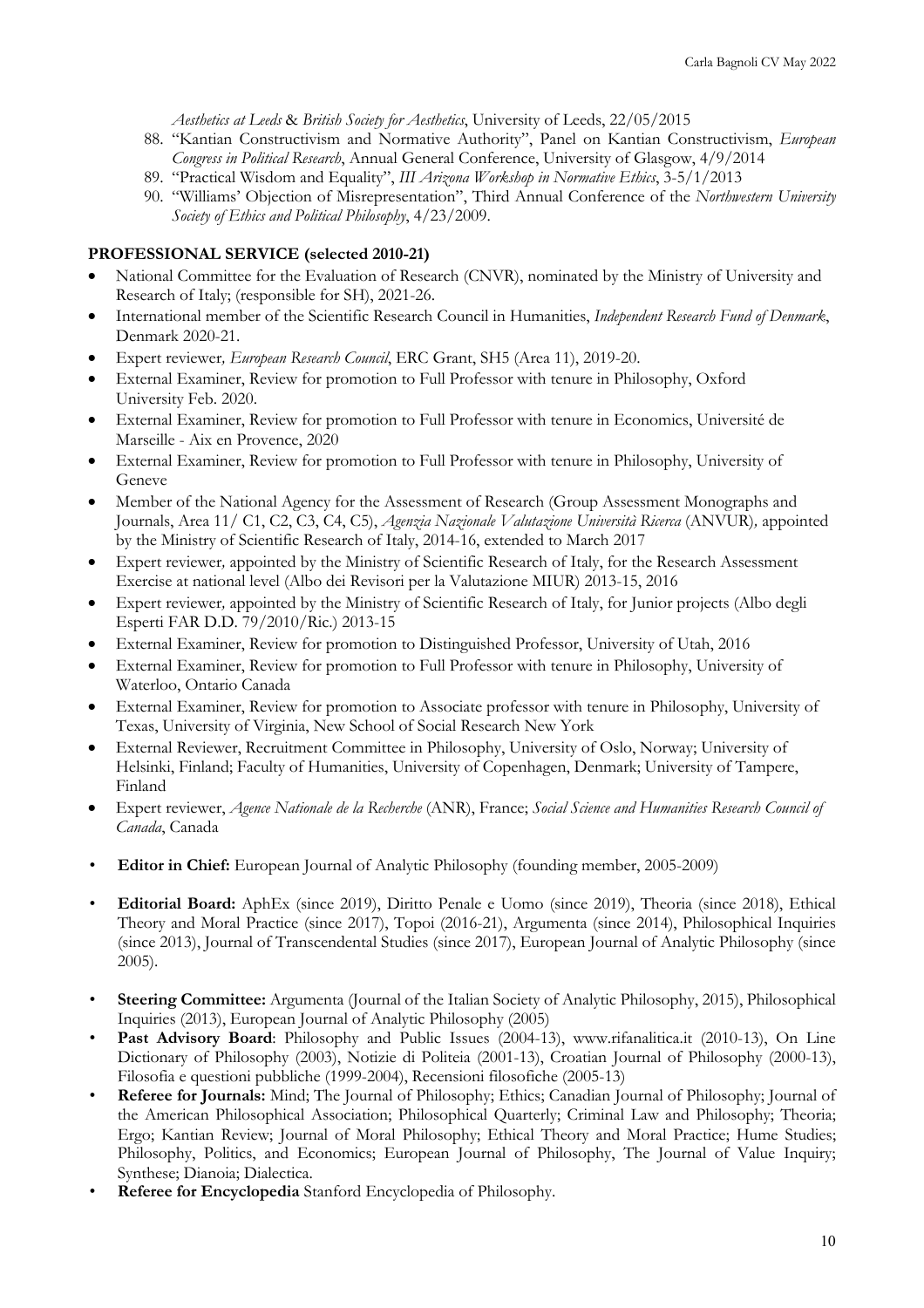- **Referee for Presses:** Cambridge University Press; Oxford University Press; Routledge; Lexington Books-Rowman & Littlefield Publishing; Kluwer Publishers.
- **Advisory Board for Presses**: Bloomsbury Series *Analytic Aesthetics and Contemporary Art*; Mimesis Series: *Epistemologica*; Edizioni Università di Trieste Series: *Cogito. Studies in Philosophy and its History*.

## **Service at the University of Modena and Reggio Emilia**

- Member of the Academic Senate (Representing Departments of Humanities, Education, Economics, and Law) 2015-18
- General Graduate Advisor campus Modena, inter-campuses MA program in Philosophy (Universities of Parma, Ferrara, Modena and Reggio Emilia) 2011-2019
- Member of scientific committees Research centers: ORFECT, DH-more; associate CRID

# **MEMBERSHIP SOCIETIES, NETWORKS, AND CENTERS**

- President of the *Italian Society of Analytic Philosophy* (SIFA) 2014-16
- *European Society of Analytic Philosophy*, Steering Committee Member, ECAP organizing committee member 2017-20
- *Italian Society of Analytic Philosophy*, Steering Committee Member 2012-18
- *Italian Society Women in Philosophy* (SWIP-IT), Founding Member and 1° Steering Committee Member 2018-21, Chair of Committee for Mentoring program
- *Italian Society of Theoretical Philosophy* (SIFIT), Steering Committee Member 2018-21
- *American Philosophical Association* APA (Member of the Central Division 1998-2011; Nominee as Member at Large, Central Division 2010; International Member of the Pacific Division since 2015)
- *International Network Practical Thought and Good Action,* DGF University of Leipzig, Member since 2017
- *Society for the Philosophy of Agency,* Member since 2016
- *European Network in Practical Reasoning and Normative Psychology, Founding Member 2015*
- *Seminario Permanente di Normatività Pratica*, SIFA, Founding Member and Member of the 1° Steering Committee Member 2017-20
- *British Society for Ethical Theory,* past Member
- *Center for the Study of Mind in Nature*, University of Oslo, affiliated 2015-18

## **INTERNATIONAL WORKSHOPS and CONFERENCES ORGANIZED (selected)**

- 1. 25th *World Congress in Philosophy*, Fédération Internationale des Sociétés de Philosophie, Member of the International Steering Committee, 2021-24.
- 2. 10th *European Conference Analytic Philosophy- European Society Analytic Philosophy*, Program Committee Member, University of Utrecht, online, 23-25 Aug. 2020.
- 3. I Conference of SWIP-IT, *Filosofia, genere e comunicazione digitale*, Member of program committee and convenor, University of Modena, 28-29 Nov. 2019
- 4. International Workshop *Autonomy, Norms, and Emotional Attunement*, Centro Politeia Milano, 24-25 June 2019
- 5. 13th Conference of the *Italian Society for Analytic Philosophy* (*SIFA*), Member of Program committee, Novara, Sept. 2018.
- 6. *4th International Conference in Economic Philosophy*, Program Committee Member, Ecole Normale Supérieure-Lyon, 27th-29th June 2018.
- 7. *9th European Conference Analytic Philosophy- European Society Analytic Philosophy*, Program Committee Member, LMU- Munich, 21-27 Aug. 2017.
- 8. Mid-term Conference of the Italian Society of Analytic Philosophy: Individuals and Collectivities, Program Committee Member, University of Genova, 1-2 Dec. 2017
- 9. Session *Rational Agency, Time Constraints and Temporal Bias* (Brian Hedden, Pierre Livet, Christian Schmidt). *III International Conference Economic Philosophy*, Aix-en-Provence, 15/6/2016.
- 10. XII Conference of the *Italian Society for Analytic Philosophy* (*SIFA*), Chair of Program committee, Pistoia 5- 7/Sept/2016.
- 11. International Conference *Time in Action*, *II Meeting of the European Network in Practical Reasoning and Normative Psychology*, University of Oslo, Chair of Program committee, 25-26/8/2016.
- 12. Workshop Responsibility, *Seminario Permanente Normatività Pratica*, Palazzo Vistarino Pavia, 9 aprile 2016.
- 13. International Conference *Vulnerabilities and Constraints*, I Meeting of the European Network in Practical Reasoning and Normative Psychology, University of Oslo, Chair of Organizing committee, 4-5/9/2015